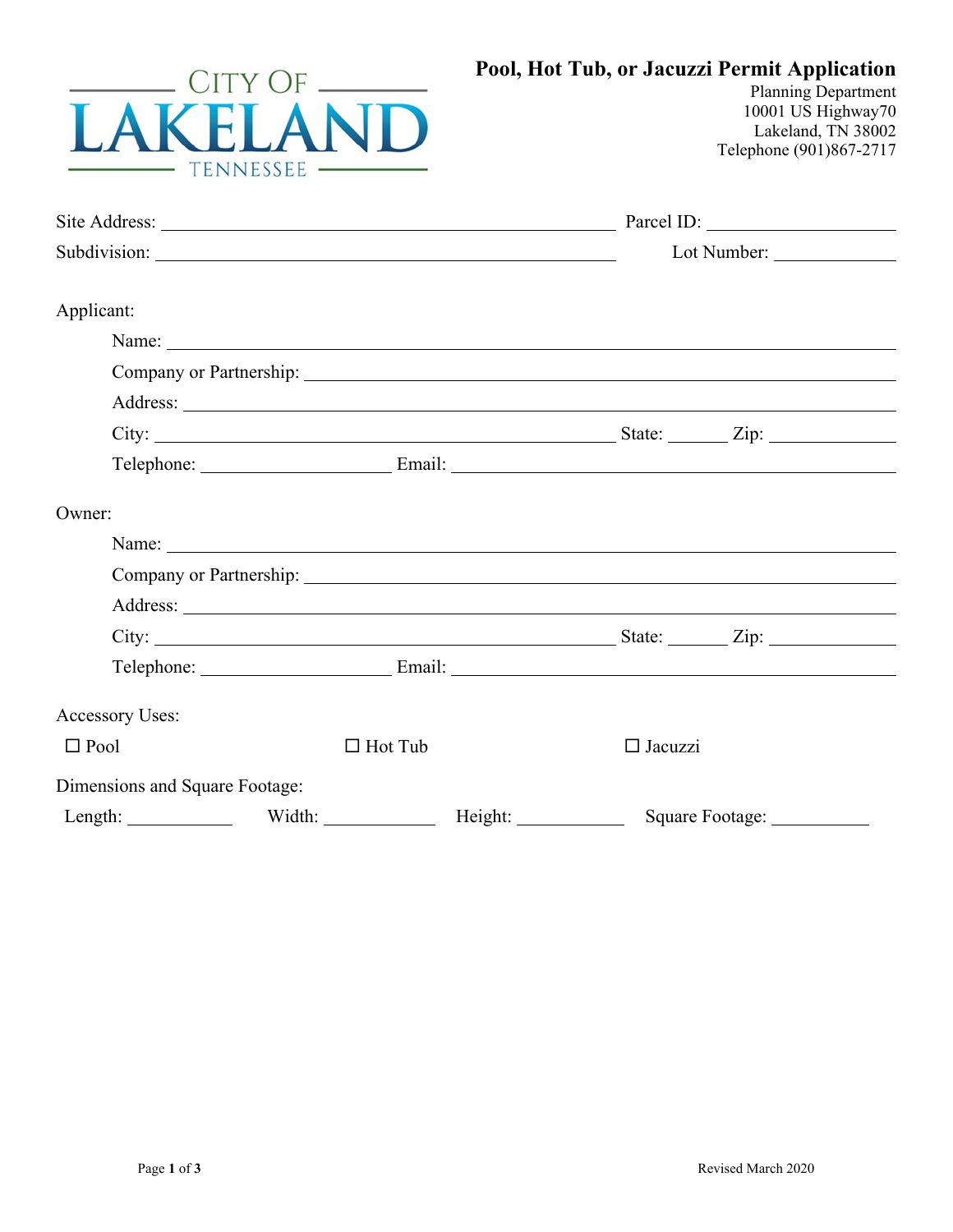## **Pool, Hot Tub, or Jacuzzi Permit Application**



Planning Department 10001 US Highway70 Lakeland, TN 38002 Telephone (901)867-2717

Site Address: Parcel ID:

| Provided with |                                                                                  | For Office |
|---------------|----------------------------------------------------------------------------------|------------|
| Submittal     |                                                                                  | Use        |
|               | Completed Application                                                            |            |
|               | Site Plan showing the location of the pool, hot tub, or jacuzzi. Site Plan shall |            |
|               | include:                                                                         |            |
|               | 1. Dimensions for the pool, hot tub, or jacuzzi.                                 |            |
|               | 2. Any new patio/deck being added.                                               |            |
|               | 3. Any proposed fence. (A fence permit application will be needed)               |            |
|               | 4. Dimensions from edge of pool and patio/deck to side and rear property         |            |
|               | lines.                                                                           |            |
|               | 5. Any easements on the property.                                                |            |
|               | Approval Letter from HOA (if property is in HOA)                                 |            |
|               | Note: Signed Letters are required emails will not be accepted.                   |            |
|               | Tree Survey (If trees must be removed for pool installation this is required. A  |            |
|               | tree removal permit may be required.)                                            |            |
|               | Staff may request additional information to ensure compliance with local,        |            |
|               | state, and federal regulations.                                                  |            |

Conditions of Permit Issuance:

- 1. The finished side of the fence must face outward from the lot.
- 2. Subdivision covenants and restrictions may also govern fence/wall placement. Covenants/ private regulations ARE NOT enforceable by the City and may be more restrictive than City Ordinances.
- 3. The Plan/Permit is void if construction has not begun within six (6) months from the date the permit was issued.
- 4. The Plan/Permit is void if incorrect information is given on the application for the permit.
- 5. Once fence/wall construction is complete a final inspection must be scheduled with the City of Lakeland. Contact:

Katrina Shields Code Enforcement Officer [kshields@lakelandtn.org](mailto:kshields@lakelandtn.org) 901-867-5404 Donald Anthony, AICP Planning Director [danthony@lakelandtn.org](mailto:danthony@lakelandtn.org)

6. Permit fees will not be accepted until permit is reviewed and approved.

Applicant and owner must sign to indicated that they have read and understand the fence regulations provided on the fence/wall information sheet and conditions of permit issuance.

Signature of Person Completing & Submitting this Application Date

Signature of Owner (If applicant is not owner) Date

Page 2 of 3 Revised March 2020